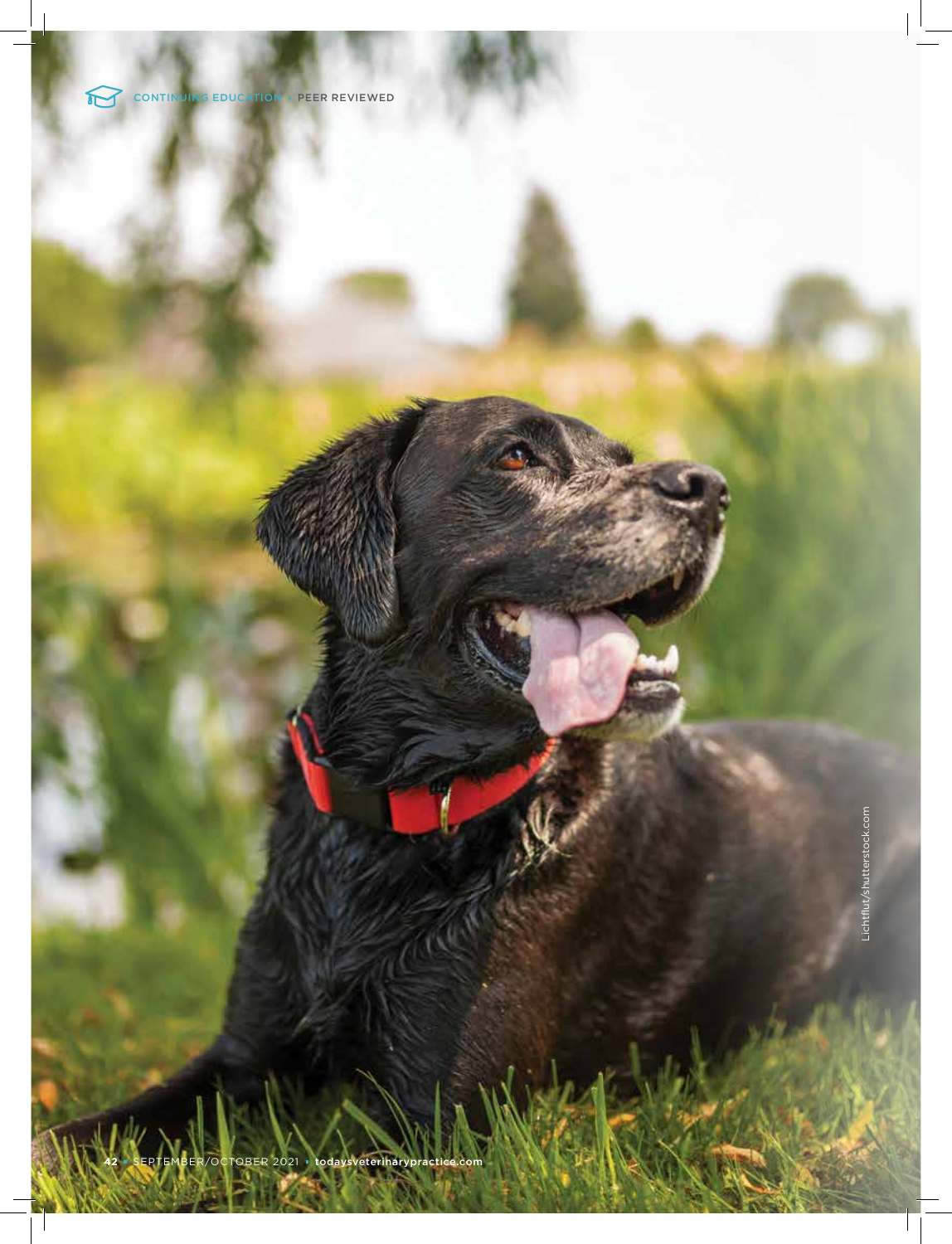PEER REVIEWED **•** CONTINUING EDUCATION

## CONTINUING EDUCATION

# PAIN MANAGEMENT

# **Multimodal Pain Management for Canine Osteoarthritis**

*Darryl Millis, DVM, DACVS, DACVSMR University of Tennessee College of Veterinary Medicine*

Osteoarthritis (OA) is one of the most common conditions in dogs, affecting up to 75% of adult medium-size and large dogs.<sup>1-3</sup> One corporate report of OA in dogs estimates a 66% increase in the past decade.<sup>4</sup> Yet a recent study of OA in primary care practices suggested that the prevalence of OA was only 2.5%, and the median age at the time of diagnosis was 10.5 years.<sup>1</sup> This suggests that canine patients are not screened at an early age, owners are not recognizing clinical signs, and veterinarians should be assessing dogs for OA at an earlier age and instituting treatment.

# CONSEQUENCES OF **OSTEOARTHRITIS**

Chronic OA results in pain, lameness, decreased joint range of motion, muscle atrophy, and decreased function and activity. Dogs often become overweight or obese as a result of decreased activity.

# IDENTIFICATION OF **OSTEOARTHRITIS**

#### Underlying Causes

Canine OA most commonly affects the shoulder, tarsus, and hip. Unfortunately, owners associate OA with old age when, in fact, many cases of OA may be attributed to conditions that develop in dogs younger than 1 year, such as hip dysplasia, elbow dysplasia, and osteochondritis dissecans. Therefore, it is essential for the lifelong health of the dog that veterinarians evaluate large- and giant-breed dogs for these conditions at 6 to 8 months of age. Surgical correction that may slow the progression of OA is often possible if conditions are identified early and appropriate intervention is performed. As patients age, they should be checked during annual evaluations for OA, especially of the hips, elbows, and hocks. In addition, cranial cruciate ligament disease may result in secondary OA.

Owner Recognition Owners should be asked about their dog's ability

**A LONG, HAPPY LIFE**

Osteoarthritis treatment aims to delay disease progression, decrease inflammation, and ultimately improve the patient's quality of life.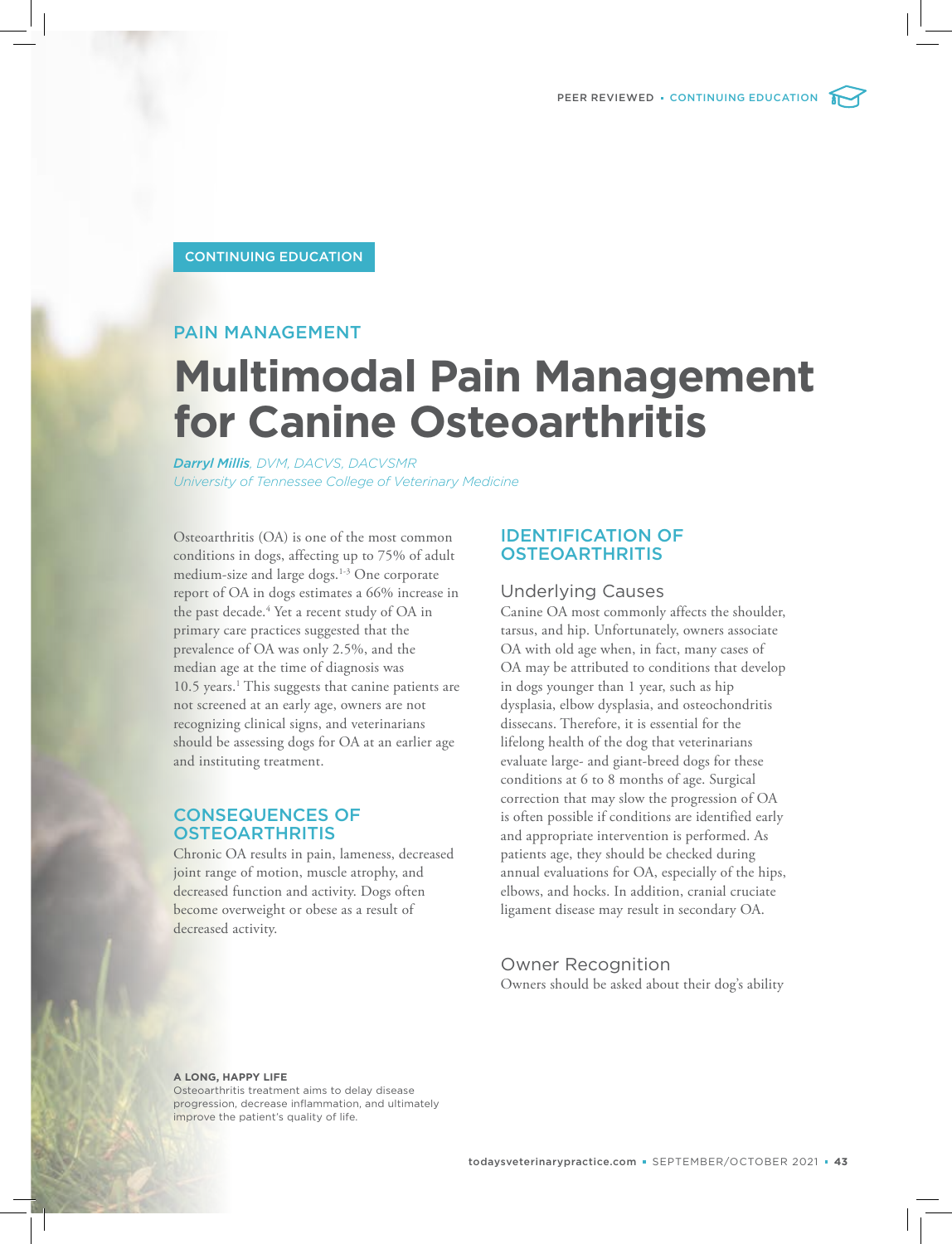to function in the home environment (**BOX 1**). Common findings with OA include difficulty rising after rest, difficulty negotiating stairs, reluctance to play, and lameness noted while walking or trotting. Validated questionnaires are available to further quantitate function, such as the Canine Brief Pain Inventory and the Liverpool Osteoarthritis in Dogs. One study found that owners did not recognize clinical signs prior to their dog's OA diagnosis, and some waited months before going to a veterinarian.<sup>5</sup>

# Clinical Assessment

Dogs should be evaluated at a stance, walk, and trot, as well as in a sitting position. Visual assessment of mild lameness is challenging, necessitating careful observation of gait while the dog is walking and trotting in an undistracted straight line. Further evaluation may include having the dog ascend and descend stairs and rise from a sitting position. Even if the gait appears symmetric, a thorough orthopedic examination should be performed because subtle lameness may not be detected. Also, developmental conditions may be bilateral, resulting in symmetric lameness in both limbs.

A thorough orthopedic examination begins with the dog in a standing position to palpate both forelimbs and then both pelvic limbs simultaneously for muscle atrophy and joint effusion. In-depth evaluation of joints may be performed with the dog standing or,

#### **BOX 1 Osteoarthritis Screening Questions for Owners**

- Does your dog have any difficulty climbing stairs?
- Does your dog have any difficulty descending stairs?
- Does your dog have any difficulty getting up after rest?
- Does your dog have any difficulty moving after rest?
- Does your dog have any difficulty moving after major activity?
- If Is your dog less active than when he/she was younger?
- Do you notice your dog limping while walking or trotting, or shifting weight while standing?

preferably, in lateral recumbency. Beginning distally with the toes and proceeding proximally, each joint should be systematically evaluated for periarticular swelling, joint effusion, joint instability, crepitus, range of motion, and pain with manipulation. Muscle mass usually precludes assessment of the hip and shoulder joints for swelling or effusion. Any loss of range of motion or pain at the end of range generally indicates a problem with the joint.



**FIGURE 1.** Radiographs showing osteoarthritis (OA) of the hip joint. **(A)** Early OA. Note thickening and irregularity of the femoral necks **(arrow)**. **(B)** Moderate OA. Osteophytes are present on the acetabulum **(circle)** and femoral neck **(arrow)**, along with some sclerosis of the acetabulum **(circle)**. **(C)** Severe OA. There are large osteophytes on the right femoral head and neck and acetabulum, as well as severe sclerosis and remodeling of the acetabulum **(circle)**.

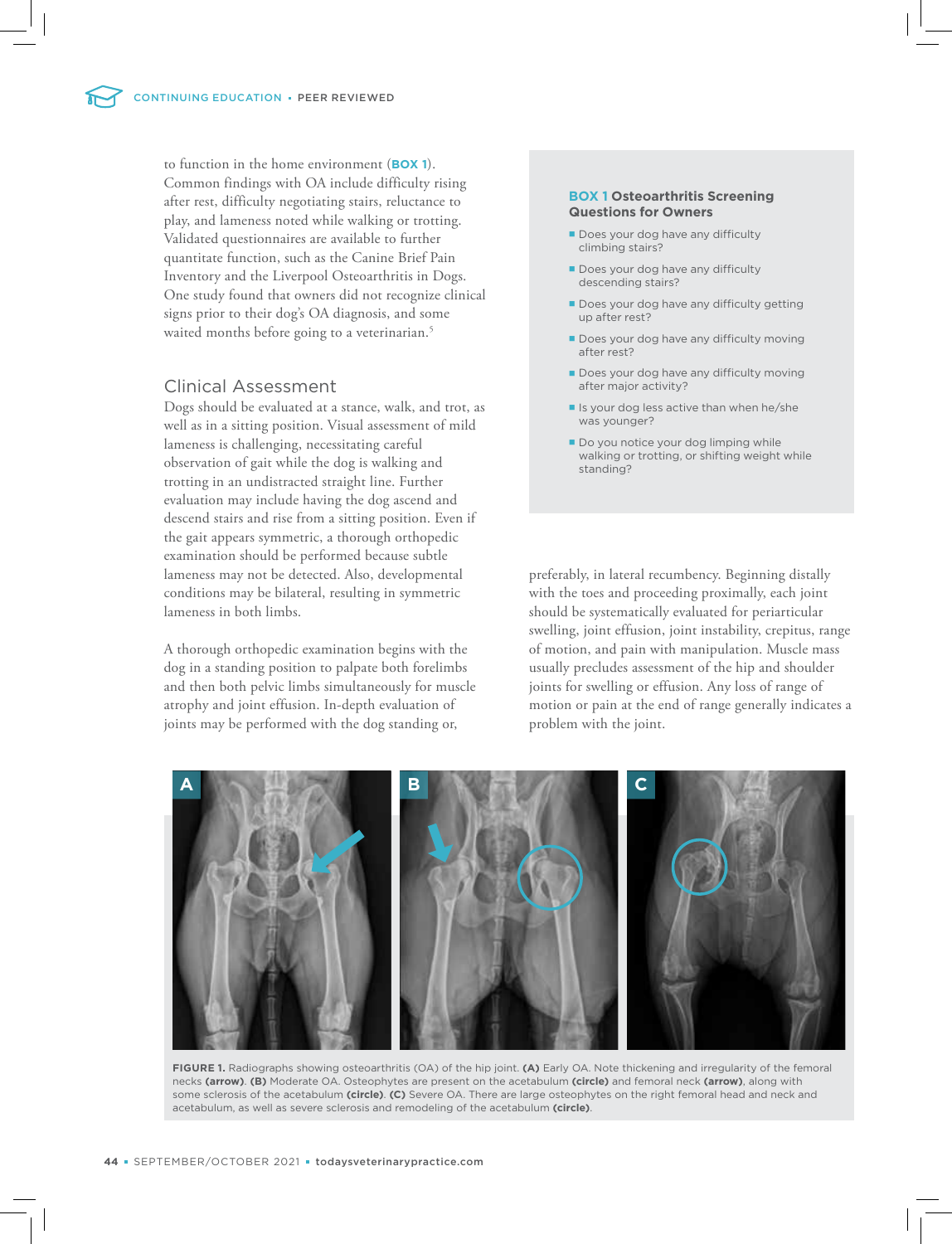Radiographs should be taken of joints with suspected OA, but if there are radiographic signs of OA, there are already biochemical or biomechanical changes to cartilage (**FIGURE 1**). Common radiographic findings include subchondral sclerosis of bone, osteophytes, enthesophytes, and joint effusion. Specialized imaging, such as PennHIP for hip dysplasia or computed tomography of elbows, may result in earlier diagnosis of conditions in young dogs.

# COMPONENTS OF MULTIMODAL MANAGEMENT

The pathophysiology of OA is complex and involves all components of the joint organ. It is unreasonable to expect that a single treatment will result in optimal improvement. Therefore, a multimodal approach to

OA management is crucial to address multiple biochemical pathways and functional deficits.

The traditional management of canine OA includes anti-inflammatory and analgesic medications, diseasemodifying OA agents, weight management, exercise modification, physical rehabilitation modalities, environment modifications, and surgical procedures (**TABLE 1**). Managing OA is a lifelong commitment that is focused on decreasing inflammation and disease progression and improving muscle strength and endurance; joint range of motion, performance, and function; and quality of life.

#### Weight Loss

Weight loss can be one of the cheapest and safest

| <b>OSTEOARTHRITIS</b><br>(OA) STAGE | <b>FEATURES</b>                                                                                                                             | <b>EXAMPLES</b>                                                                                                                                                                                                                                                              | <b>MAIN GOALS OF</b><br><b>TREATMENT</b>                                                                                           | <b>TREATMENT APPROACHES</b>                                                                                                                                                                                                                                                                                                                                                                              |
|-------------------------------------|---------------------------------------------------------------------------------------------------------------------------------------------|------------------------------------------------------------------------------------------------------------------------------------------------------------------------------------------------------------------------------------------------------------------------------|------------------------------------------------------------------------------------------------------------------------------------|----------------------------------------------------------------------------------------------------------------------------------------------------------------------------------------------------------------------------------------------------------------------------------------------------------------------------------------------------------------------------------------------------------|
| Early<br>(FIGURE 1A)                | Minimal<br>clinical signs,<br>radiographic<br>changes, and<br>functional<br>disability                                                      | Dog <1 year old with<br>mild hip dysplasia<br><b>Early partial cranial</b><br>cruciate ligament<br>rupture after tibial<br>plateau leveling<br>osteotomy<br>lacksquared 1-year-old dog after<br>surgical treatment<br>of osteochondritis<br>dissecans of the<br>humeral head | • Slow OA progression<br>• Maintain as much<br>normal function as<br>possible<br>• Chondroprotection                               | ■ Weight control<br>• Polysulfated<br>glycosaminoglycans<br>Nutritional supplements<br>٠<br>Consider reparative therapies<br>(e.g., platelet-rich plasma,<br>mesenchymal stem cells)<br>Regular cardiovascular<br>exercise, including<br>aquatic exercise<br>Surgical treatment of joint<br>conditions                                                                                                   |
| Moderate<br>(FIGURE 1B)             | Moderate<br>clinical signs,<br>radiographic<br>changes, and<br>functional<br>disability                                                     | ■ 4-year-old dog<br>with moderate hip<br>dysplasia<br>Complete cranial<br>cruciate ligament<br>rupture of 3 months'<br>duration before<br>surgical correction                                                                                                                | Slow OA progression<br>• Maintain as much<br>normal function as<br>possible<br>• Chondroprotection<br>Pain management as<br>needed | As for early OA, plus:<br>NSAIDs for pain and<br>inflammation<br>Manual therapies, such as<br>stretching and range of<br>motion of joints in affected<br>limbs<br>Strengthening and joint<br>proprioception exercises<br><b>Extracorporeal shock wave</b><br>treatment<br>• Other physical modalities<br>Note: In these patients,<br>cardiovascular exercise<br>should consist of low-impact<br>exercise |
| Severe<br>(FIGURE 1C)               | Severe clinical<br>signs (e.g.,<br>obvious<br>lameness, bunny<br>hopping gait),<br>radiographic<br>changes, and<br>functional<br>disability | • Chronic fragmented<br>coronoid process with<br>severe radiographic<br>osteoarthritis, full-<br>thickness cartilage<br>loss, and loss of elbow<br>range of motion<br>Severe hip dysplasia<br>with pain on hip<br>extension                                                  | • Maintain best<br>possible function<br>Pain management                                                                            | As for moderate OA, plus:<br>• Other pain medications.<br>such as amantadine and<br>gabapentin<br>Consider intra-articular<br>hyaluronic acid or<br>corticosteroids in place of<br>reparative therapies<br>Joint replacement surgery if<br>indicated                                                                                                                                                     |

#### **TABLE 1 Sample Treatment Strategies for Osteoarthritis**\*

*\*Note that not all the treatments listed for each stage of osteoarthritis will be appropriate for all dogs, and overall strategies should be tailored to the individual patient.*

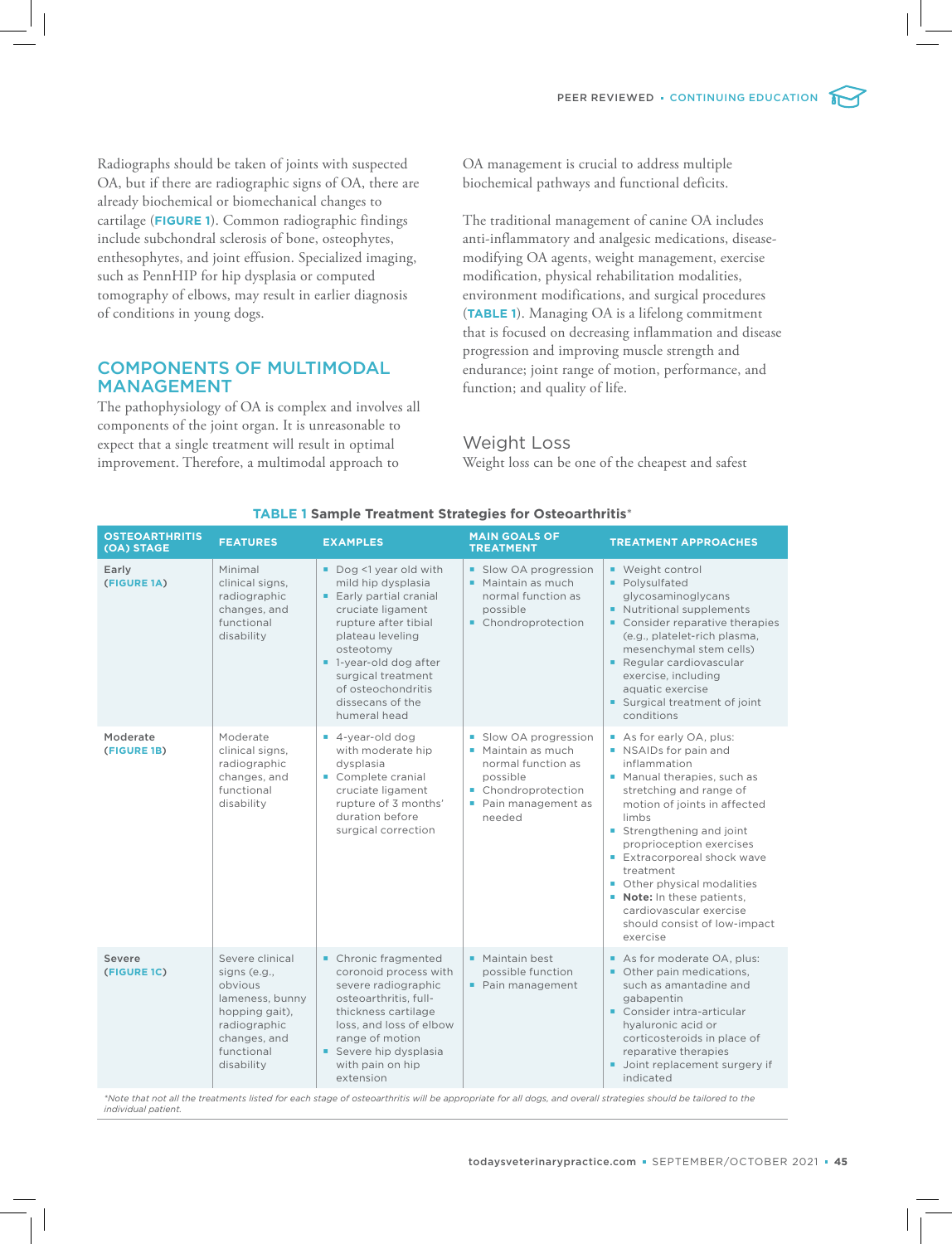methods of treating OA. Noticeable improvement may be seen after loss of 6.9% of body weight.<sup>6</sup> For comparison, it has been suggested that a change of 1 unit on a 9-point body condition score approximates a 5% change in body weight.<sup>7</sup>

# Nonsteroidal Anti-Inflammatory Drugs

Nonsteroidal anti-inflammatory drugs (NSAIDs) are important to reduce pain and inflammation. However, no drug is effective in all dogs, and different NSAIDs have varying effects in different patients, both in efficacy and adverse events. All have shown efficacy in clinical studies. More selective cyclooxygenase (COX)-2 inhibitors, such as deracoxib, firocoxib, and robenacoxib, may have fewer side effects than nonselective COX-2 inhibitors, as suggested by adverse event profiles in clinical studies. Another NSAID, grapiprant, does not inhibit prostaglandin production, but is an EP4 prostaglandin receptor antagonist, and may result in fewer serious adverse events.<sup>8</sup> Still, all NSAIDs have the potential for adverse events, including gastrointestinal, hepatic, and renal effects. The clinical pharmacology of NSAIDs has been reviewed elsewhere.<sup>9</sup>

Dose reduction has been suggested as a means of reducing adverse effects of NSAIDs. This may result in reduced efficacy of the NSAID, as suggested by one review of dose reduction of meloxicam.<sup>10</sup>

A meta-analysis of adverse events associated with NSAIDs indicated that the most common adverse events included vomiting, diarrhea, and anorexia.<sup>11</sup> Another study evaluated the adverse effects of longterm administration of carprofen, etodolac, and meloxicam for 90 days.<sup>12</sup> Serum gammaglutamyltransferase activity significantly increased at

In one study, treatment with tramadol provided no clinical benefit for dogs with OA of the elbow or stifle joint,<sup>17</sup> confirming the results of a prior study.<sup>18</sup>

day 30 in dogs treated with etodolac and meloxicam. Gastric lesions were detected in all dogs treated with etodolac, and 1 of 6 treated with carprofen.

Renal effects of NSAIDs may also be important. Dogs have higher basal levels of COX-2 expression in the kidney than humans. In dogs with chronic kidney disease, COX-2 expression increases and synthesis of prostaglandins shifts to the COX-2 pathway. Therefore, NSAIDs that target COX-2 may adversely affect renal function in dogs with chronic kidney disease.<sup>13</sup>

# Other Analgesic Medications

Amantadine is an oral N-methyl-D-aspartate (NMDA) receptor antagonist that may be useful when given with an NSAID.<sup>14</sup> Central sensitization, which may occur with chronic pain, is mediated in part by activation of NMDA receptors. Blocking these receptors may reduce central nervous system hyperresponsiveness, allowing other analgesics to function more effectively. Amantadine may be given on a continual basis if needed, although in some cases it can be given daily for 7 to 14 days and then discontinued until pain worsens. Elimination is almost exclusively via the kidneys, therefore dose reductions should be considered in cases of renal disease. Side effects are rare but can include agitation or diarrhea.

Gabapentin is also sometimes used as an adjunct pain medication for OA; however, its efficacy for acute and chronic pain has been questioned.15,16 Its best application may be for neuropathic pain. Pregabalin has also been used for OA. Possible side effects may include sedation and weight gain.

Studies have shown tramadol to be ineffective in treating OA. In one study, treatment with tramadol provided no clinical benefit for dogs with OA of the elbow or stifle joint,<sup>17</sup> confirming the results of a prior study.<sup>18</sup>

The use of opioid medications, including codeine preparations, has been suggested in dogs with pain due to OA. One study compared acetaminophen and codeine (1.6 to 2 mg codeine/kg) to carprofen in an acute urate crystal synovitis model.<sup>19</sup> Dogs receiving carprofen had less lameness than those receiving acetaminophen and codeine. Further, oral codeine is not absorbed as well in dogs as in humans.<sup>16</sup>

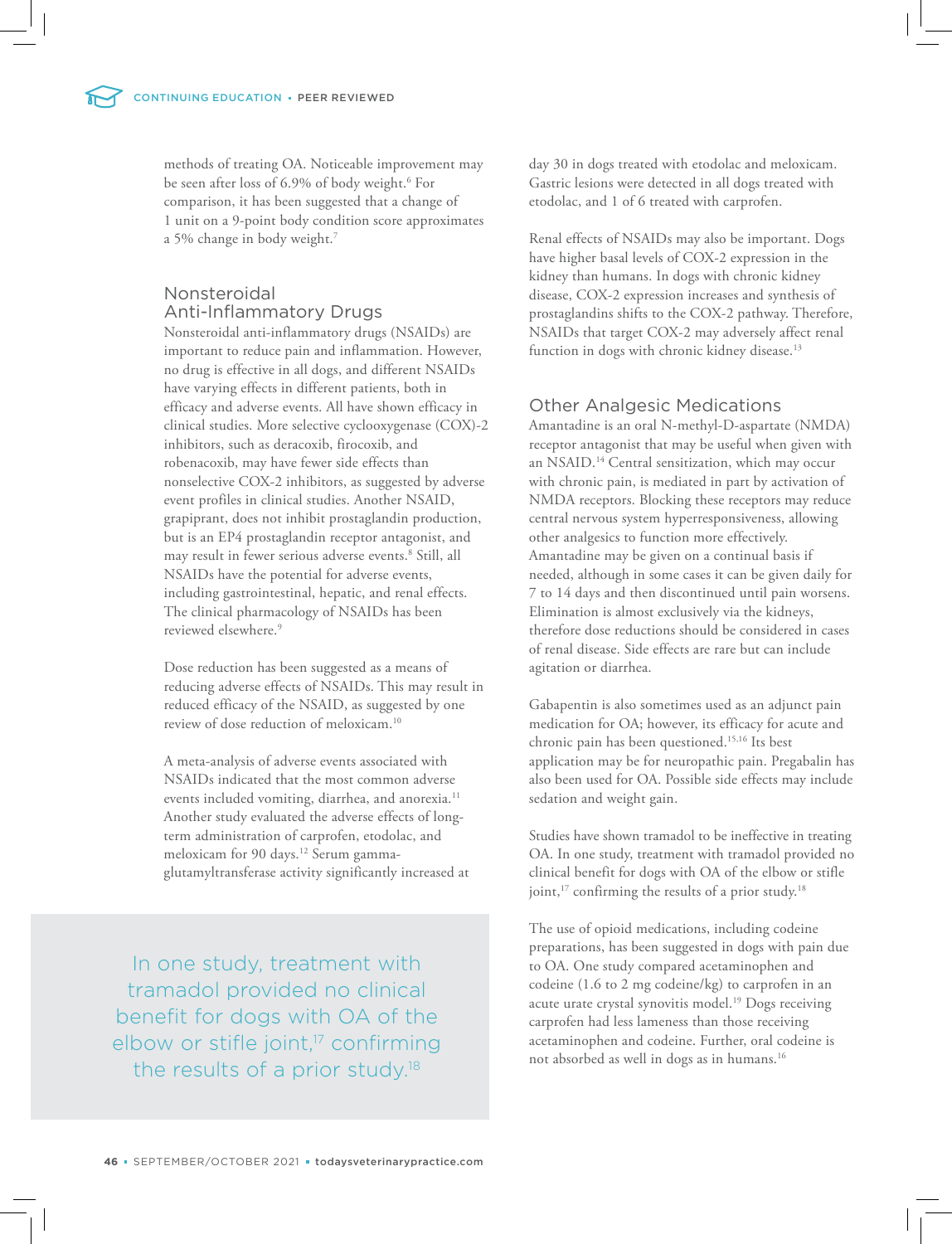# **Nutraceuticals**

Many nutritional supplements are available, but consumers should realize that products may not contain what the label indicates. Veterinarians are encouraged to use products that have been tested by independent laboratories. The use of common nutraceuticals has been reviewed elsewhere.7,20

**Omega-3 fatty acids** such as eicosapentaenoic acid (EPA) and docosahexaenoic acid (DHA) are associated with positive effects on OA, demonstrating increased weight bearing and reduction in NSAID dose needed to maintain comfort.<sup>7</sup> In addition, they reduce prostaglandin E2 in cartilage, compete with arachidonic acid in the COX and lipoxygenase pathways, and result in lower levels of inflammatory leukotrienes. Doses of 230 to 370 mg per kilogram of lean body weight<sup>(0.75)</sup> have been recommended for EPA and DHA.<sup>21</sup> In addition to EPA and DHA supplements, therapeutic diets containing omega-3 fatty acids are also effective. A study of a veterinary therapeutic diet high in omega-3 fatty acids administered to dogs with OA showed significantly higher peak vertical forces after 13 weeks compared with baseline and dogs fed the control diet.<sup>22</sup>

**Green-lipped mussel** has also shown to have benefit in dogs with OA.<sup>7</sup> It also contains omega-3 fatty acids, but there may be other mechanisms of action, including modulation of chondrocyte activity and anti-inflammatory effects.

**Avocado/soybean unsaponifiables** have anabolic, anticatabolic, and anti-inflammatory effects on chondrocytes.<sup>23</sup> They may increase transforming growth factor-β and collagen and aggrecan synthesis while inhibiting nuclear factor kappa B (NF-κB) activation, interleukin (IL)-1β–induced collagenase, matrix metalloproteinase activity, nitric oxide, and prostaglandin E2.

**Undenatured type II collagen (UC-II)** is a relatively new nutraceutical.<sup>24</sup> One study showed that daily treatment of arthritic dogs with UC alleviated arthritisassociated pain and lameness. These effects were noted when UC was given alone or in combination with glucosamine and chondroitin, although the results were better when administered alone.<sup>25</sup>

**Glucosamine and chondroitin** are commonly used, but data on appropriate dose and efficacy are scarce.<sup>26</sup> Nevertheless, in one survey, veterinarians recommended using glucosamine/chondroitin products and omega-3 fatty acids more often than other products for their patients and their own pets.<sup>27</sup> One recent study indicated that glucosamine and chondroitin administered for 70 days resulted in improvements in subjective scores for pain, weight bearing, and overall condition from pretreatment values.<sup>28</sup> Other studies have shown little or no effect.

**Boswellia** is purported to inhibit 5-lipoxygenase and matrix metalloproteinases and to decrease tumor necrosis factor and IL-1β. Boswellia was evaluated in 24 dogs in a multicenter study, with improved lameness and pain noted in 17 dogs.<sup>29</sup> However, this study was not randomized or placebo-controlled.

# Polysulfated Glycosaminoglycans

Polysulfated glycosaminoglycans (PSGAGs) are disease-modifying osteoarthritis drugs that are antiinflammatory, inhibit matrix metalloproteinases within the joint, and have a positive effect on hyaluronic acid (HA) and glycosaminoglycan synthesis in diseased joints. PSGAGs have many beneficial mechanisms and are generally effective in improving lameness,<sup>30,31</sup> but they must be administered by injection.

# Intra-articular Treatments

Intra-articular treatments have increased in popularity. HA, platelet-rich plasma (PRP), mesenchymal stem cells (MSC), and corticosteroids are possible intraarticular therapies.

MSC therapy for dogs with OA has been recently reviewed.<sup>32</sup> Five studies demonstrated improved pain, range of motion, and visual analogue scale scores in dogs treated with adipose-derived MSC, MSC plus PRP, MSC plus HA, or stromal vascular fraction. One study suggested better results with MSC than with PRP 6 months after treatment. Improvement persisted for 3 to 6 months. Future studies should evaluate MSC with placebo controls and multiple intra-articular injections in combination with other therapies, such as PRP or HA.

One study compared intra-articular treatment with HA, triamcinolone, and PRP in dogs with hip dysplasia.<sup>33</sup> Improvement in several validated questionnaires and weight bearing at a stance had longer duration of effect for dogs treated with HA and PRP, while triamcinolone had the greatest effect on

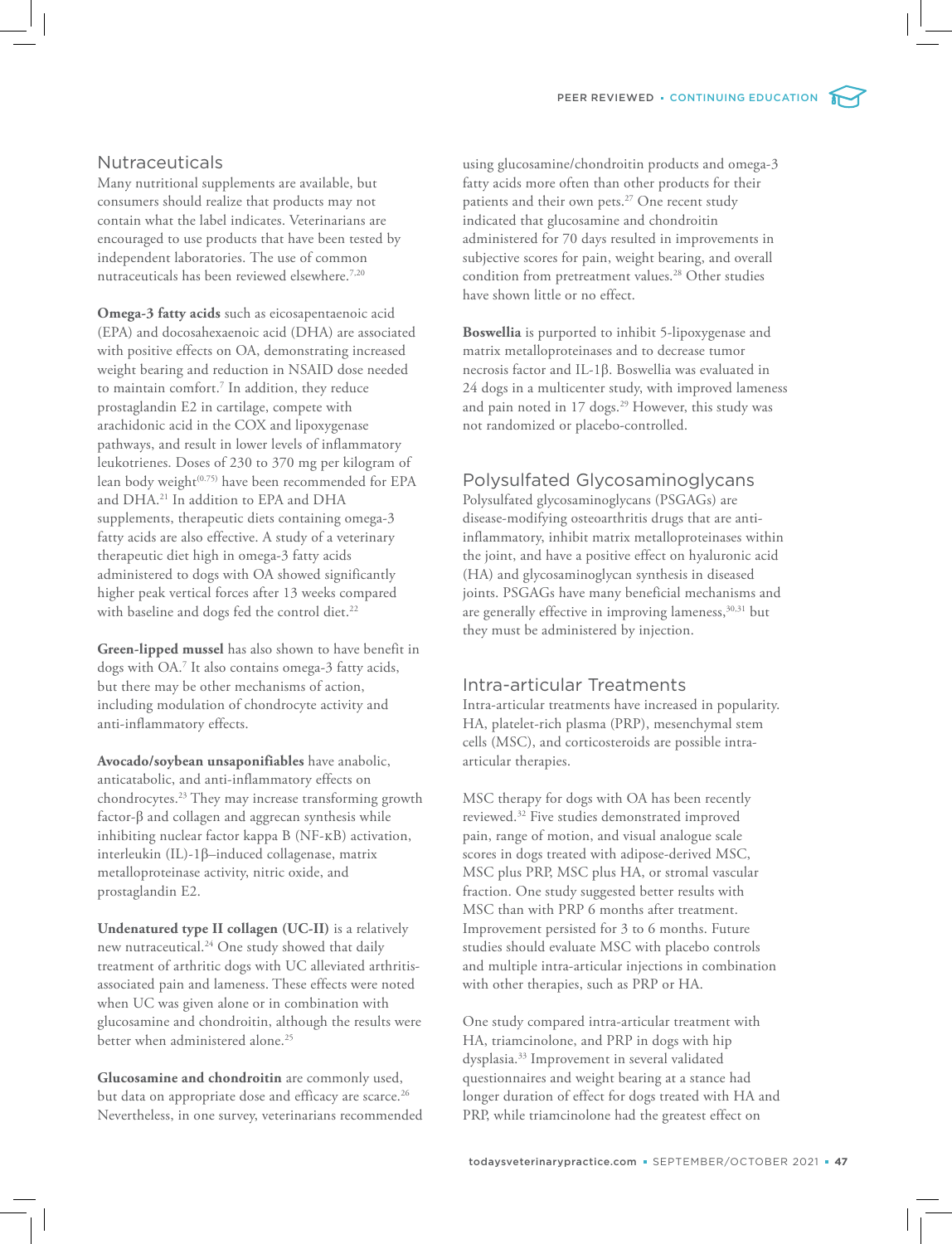pain improvement (95% improvement over controls). Dogs treated with PRP and HA had 57% to 81% improvement in functional evaluation and impairments due to OA. Other studies also support the use of PRP for OA.34,35

# Physical Rehabilitation

#### **Exercise**

Exercise is recommended as one of the main treatments for OA in people, and anecdotal observations suggest that it is useful in dogs. A recent review of human literature found that 90% of articles regarding exerciseinduced analgesia demonstrated positive effects of exercise, and analgesia was demonstrated with running, swimming, and resistance training.<sup>36</sup> Although specific studies of the amount and type of exercise do not yet exist in dogs, low-impact, regular exercise titrated to the dog's ability is logical. If appropriate, the amount of increase in weekly low-impact exercise may be up to 5% to 10% in dogs with severe OA, as long as the dog does not worsen with increased activity. Underwater treadmill walking is appropriate for dogs with OA due to the buoyancy, resistance, and hydrostatic pressure provided by water. Caution should be used with swimming for severely affected dogs because the joints move rapidly during swimming; underwater treadmill walking allows controlled velocity and simulates more normal joint flexion and extension.

#### **Thermal Modalities**

Cold decreases blood flow, inflammation, hemorrhage, and metabolic rate.<sup>37</sup> Studies of cryotherapy and OA suggest positive benefits, including less stiffness and pain and improved joint range of motion.

Heat increases blood flow and tissue extensibility and may decrease pain, muscle spasm, and joint stiffness.<sup>37</sup> Heat is contraindicated if swelling or edema are present and may increase inflammation.

#### **Extracorporeal Shock Wave Therapy**

Extracorporeal shock wave therapy (ESWT) is the transmission of high-pressure acoustic waves through tissues to a target area, where energy is released and a variety of growth factors are produced. Studies of ESWT for OA have shown positive benefits with increases in ground reaction forces.<sup>38,39</sup>

## **Transcutaneous Electrical Nerve Stimulation**

Transcutaneous electrical nerve stimulation (TENS) provides analgesia through several mechanisms of action, including the "gate theory" of pain control.<sup>40</sup> A single TENS treatment in dogs with stifle OA can result in significantly improved weight bearing. While daily application is likely necessary, it may give added benefit to medications and may be used in patients that cannot tolerate certain medications.

#### **Therapeutic Laser**

Therapeutic laser (TL) treatment affects intracellular photochemical reactions. Results of TL in patients with OA have been mixed. One study in dogs with elbow OA treated with 10 to 20 J/cm<sup>2</sup> of TL or a placebo to both elbows for 6 weeks showed a reduction in NSAID dose and lameness scores in TL-treated dogs.<sup>41</sup> Another study of TL using 10 J/cm<sup>2</sup> versus placebo failed to show an improvement in ground reaction forces in dogs with hip or stifle OA.<sup>42</sup>

If TL is used, the hair should be clipped to improve transmission of photons to target tissues, and consideration should be given to the color of the skin and the depth of the tissues.  $43,44$ 

# Surgical Treatments

Many surgical procedures have evolved to help manage OA, including total hip, stifle, and elbow replacement. Procedures for severe medial compartment disease of the elbow secondary to fragmented medial coronoid process include ulnar osteotomy, proximal abducting ulnar osteotomy, sliding humeral osteotomy, and the canine unicompartmental elbow implant. Arthrodesis may also be a choice with severe carpal or tarsal OA.

# Environmental Modifications

Altering the environment may be helpful for arthritic dogs. A soft, well-padded bed should be provided, along with good flooring to prevent slips and falls. Owners can minimize stair climbing through the use of fixed ramps. Portable ramps are available to assist dogs with getting in and out of vehicles. Additional harnesses and support devices are also available. Owners should avoid overdoing activities and prevent excessive play with other pets.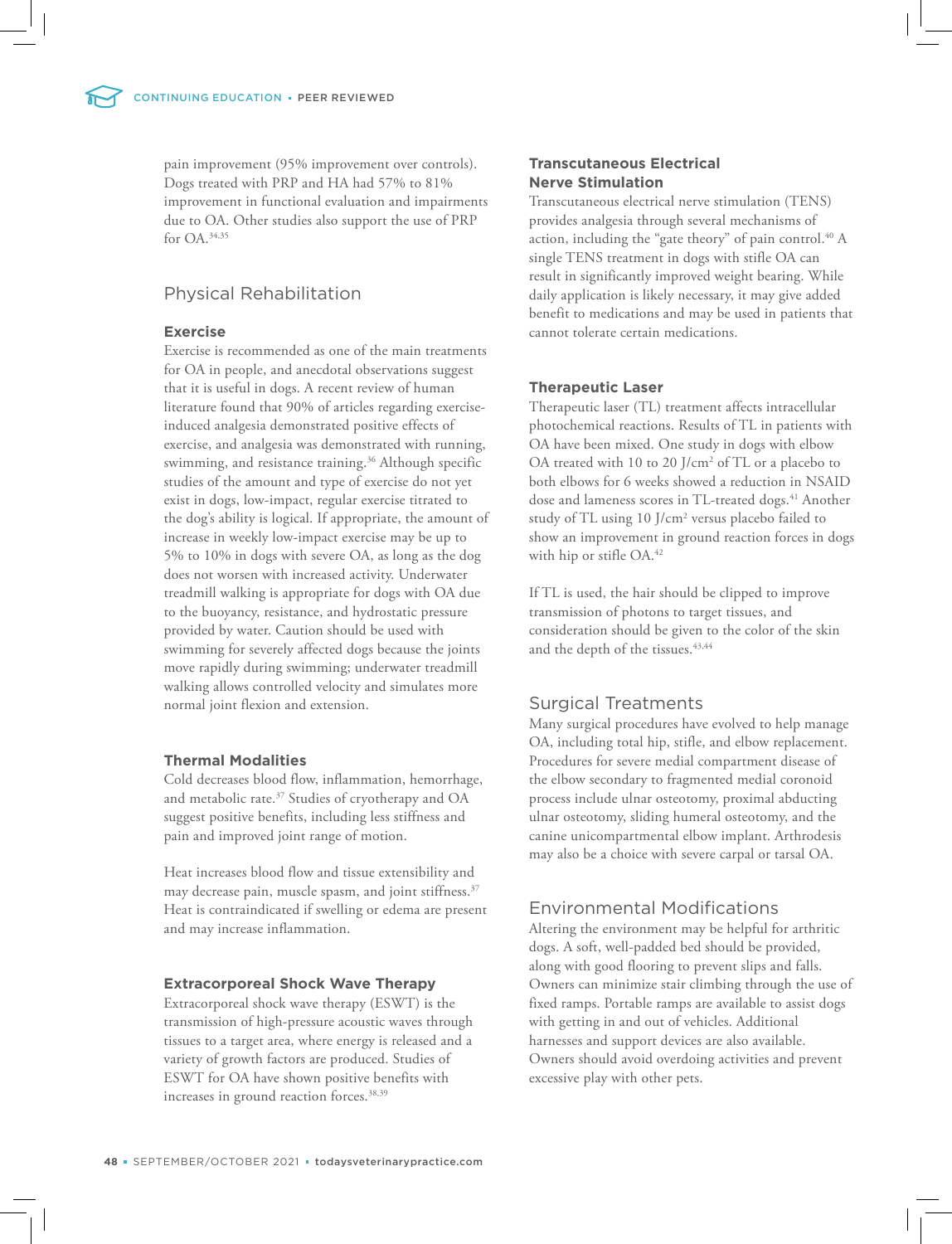

## Other Treatments

Other potential treatments for OA include acupuncture, chiropractic, massage, pulsed electromagnetic field therapy, prolotherapy, joint mobilization and manipulation, radiation therapy,<sup>45</sup> and nuclear magnetic resonance treatment.<sup>46,47</sup>

### **CONCLUSION**

OA is common in dogs. Management involves multiple modalities and must be tailored to each patient and its owner. Weight control, medications, joint supplements, and physical rehabilitation are the main components of OA management. When selecting treatments, veterinarians should consider the efficacy, safety profile, mechanism of action, and patient response for each. Although not all dogs respond equally to all treatments, cooperation among all parties is vital to carry out an appropriate management program, and monitoring is essential to help with decision-making for further treatment. TVP

#### **References**

- Anderson KL, O'Neill DG, Brodbelt DC, et al. Prevalence, duration and risk factors for appendicular osteoarthritis in a UK dog population under primary veterinary care. *Sci Rep*. 2018;8(1):5641. doi:10.1038/ s41598-018-23940-z
- 2. Craig LE, Reed A. Age-associated cartilage degeneration of the canine humeral head. *Vet Pathol*. 2012;50(2):264-268. doi:10.1177/0300985812452584
- 3. Millis DL, Tichenor M, Hecht S. Prevalence of osteoarthritis in dogs undergoing routine dental prophylaxis. In: *Proceedings of the 8th Meeting of the International Association of Veterinary Rehabilitation and Physical Therapy*. 2014:133.
- 4. Osteoarthritis in pets on the rise alongside obesity epidemic. Veterinary Practice News. June 25, 2019. Accessed March 15, 2021. veterinarypracticenews.com/osteoarthritis-in-pets-on-the-risealongside-obesity-epidemic
- 5. Belshaw Z, Dean R, Asher L. Could it be osteoarthritis? How dog owners and veterinary surgeons describe identifying canine osteoarthritis in a general practice setting. *Preventive Vet Med*. 2020;185:105198. doi:10.1016/j.prevetmed.2020.105198
- 6. Marshall WG, Hazewinkel HAW, Mullen D, et al. The effect of weight loss on lameness in obese dogs with osteoarthritis. *Vet Res Commun*. 2010;34(3):241-253.
- 7. Johnson KA, Lee AH, Swanson KS. Nutrition and nutraceuticals in the changing management of osteoarthritis for dogs and cats. *JAVMA*. 2020;256(12):1335-1341.
- 8. Rausch-Derra L, Huebner M, Wofford J, Rhodes L. A prospective, randomized, masked, placebo-controlled multisite clinical study of grapiprant, an EP4 prostaglandin receptor antagonist (PRA), in dogs with osteoarthritis. *J Vet Intern Med*. 2016;30:756-763.
- 9. KuKanich B, Bidgood T, Knesl O. Clinical pharmacology of nonsteroidal anti-inflammatory drugs in dogs. *Vet Anaesth Analg*. 2012;39(1):69-90. doi:10.1111/j.1467-2995.2011.00675.x
- 10. Wernham BG, Trumpatori B, Hash J, et al. Dose reduction of meloxicam in dogs with osteoarthritis-associated pain and impaired mobility. *J Vet Intern Med*. 2011;25:1298-1305.
- 11. Monteiro-Steagall BP, Steagall PVM, Lascelles BD. Systematic review of nonsteroidal anti-inflammatory drug-induced adverse effects in dogs. *J Vet Intern Med*. 2013;27:1011-1019.
- 12. Stelio PL, Luna AC, Basílio PV, et al. Evaluation of adverse effects

of long-term oral administration of carprofen, etodolac, flunixin meglumine, ketoprofen, and meloxicam in dogs. *Am J Vet Res*. 2007;68(3):258-264.

- 13. Lomas AL, Grauer GF. The renal effects of NSAIDs in dogs. *JAAHA*. 2015;51(3):197-203. doi:10.5326/JAAHA-MS-6239
- 14. Lascelles BDX, Gaynor JS, Smith ES, et al. Amantadine in a multimodal analgesic regimen for alleviation of refractory osteoarthritis pain in dogs. *J Vet Intern Med*. 2008;22:53-59.
- 15. Wagner AE, Mich PM, Uhrig SR, Hellyer PW. Clinical evaluation of perioperative administration of gabapentin as an adjunct for postoperative analgesia in dogs undergoing amputation of a forelimb. *JAVMA*. 2010;236(7):751-756.
- 16. KuKanich B. Outpatient oral analgesics in dogs and cats beyond nonsteroidal antiinflammatory drugs: an evidence-based approach. *Vet Clin Small Anim Pract*. 2013;43(5):1109-1125. doi:10.1016/j. cvsm.2013.04.007
- 17. Budsberg SC, Torres BT, Kleine SA, et al. Lack of effectiveness of tramadol hydrochloride for the treatment of pain and joint dysfunction in dogs with chronic osteoarthritis. *JAVMA*. 2018;252(4):427-432.
- 18. Westling M, Millis DL. The effect of oral tramadol on ground reaction forces in dogs with experimentally induced osteoarthritis. *Vet Comp Orthop Traumatol*. 2012;4:A22.
- 19. Budsberg SC, Kleine SA, Norton MM, et al. Comparison of the effects on lameness of orally administered acetaminophen-codeine and carprofen in dogs with experimentally induced synovitis. *Am J Vet Res*. 2020;81(8):627-634.
- 20. Comblain F, Serisier S, Barthelemy N, et al. Review of dietary supplements for the management of osteoarthritis in dogs in studies from 2004 to 2014. *J Vet Pharmacol Ther*. 2016;39(1):1-15. doi:10.1111/ jvp.12251
- 21. Bauer JE. Therapeutic use of fish oils in companion animals. *JAVMA*. 2011;239(11):1441-1451.
- 22. Moreau M, Troncy E, del Castillo JR, et al. Effects of feeding a high omega-3 fatty acids diet in dogs with naturally occurring osteoarthritis. *J Anim Physiol Anim Nutr (Berl)*. 2013;97(5):830-837.
- 23. DiNubile NA. A potential role for avocado- and soybean-based nutritional supplements in the management of osteoarthritis: a review. *Phys Sportsmed*. 2010;38:(2):71-81. doi:10.3810/psm.2010.06.1785
- 24. Deparle A, Gupta RC, Canerdy TD. Efficacy and safety of glycosylated undenatured type-II collagen (UC-II) in therapy of arthritic dogs. *J Vet Pharmacol Ther*. 2005;28(4):385-390.
- 25. D'Altilio M, Peal A, Alvey M. Therapeutic efficacy and safety of undenatured type ii collagen singly or in combination with glucosamine and chondroitin in arthritic dogs. *Toxicol Mech Methods*. 2007;17(4):189-196.

#### Darryl Millis



Dr. Millis received his BS and DVM from Cornell University and his MS from the University of Florida. He completed an internship and surgery residency at Michigan State University. He is a professor of orthopedic surgery at the University of Tennessee College of Veterinary Medicine, the director of the CARES Center for Veterinary Sports Medicine, and a primary faculty member of the University of Tennessee Certificate Program in Canine Rehabilitation, which received the Outstanding Non-Credit Program Award from the Association for Continuing Higher Education. He is also past president of the International Association of Veterinary Rehabilitation and Physical Therapy and the founder of MyLameDog.com and MyLameDogsVet. com, online resources regarding common orthopedic conditions. He is the author of over 60 publications, 80 textbook chapters, and 110 abstracts/proceedings.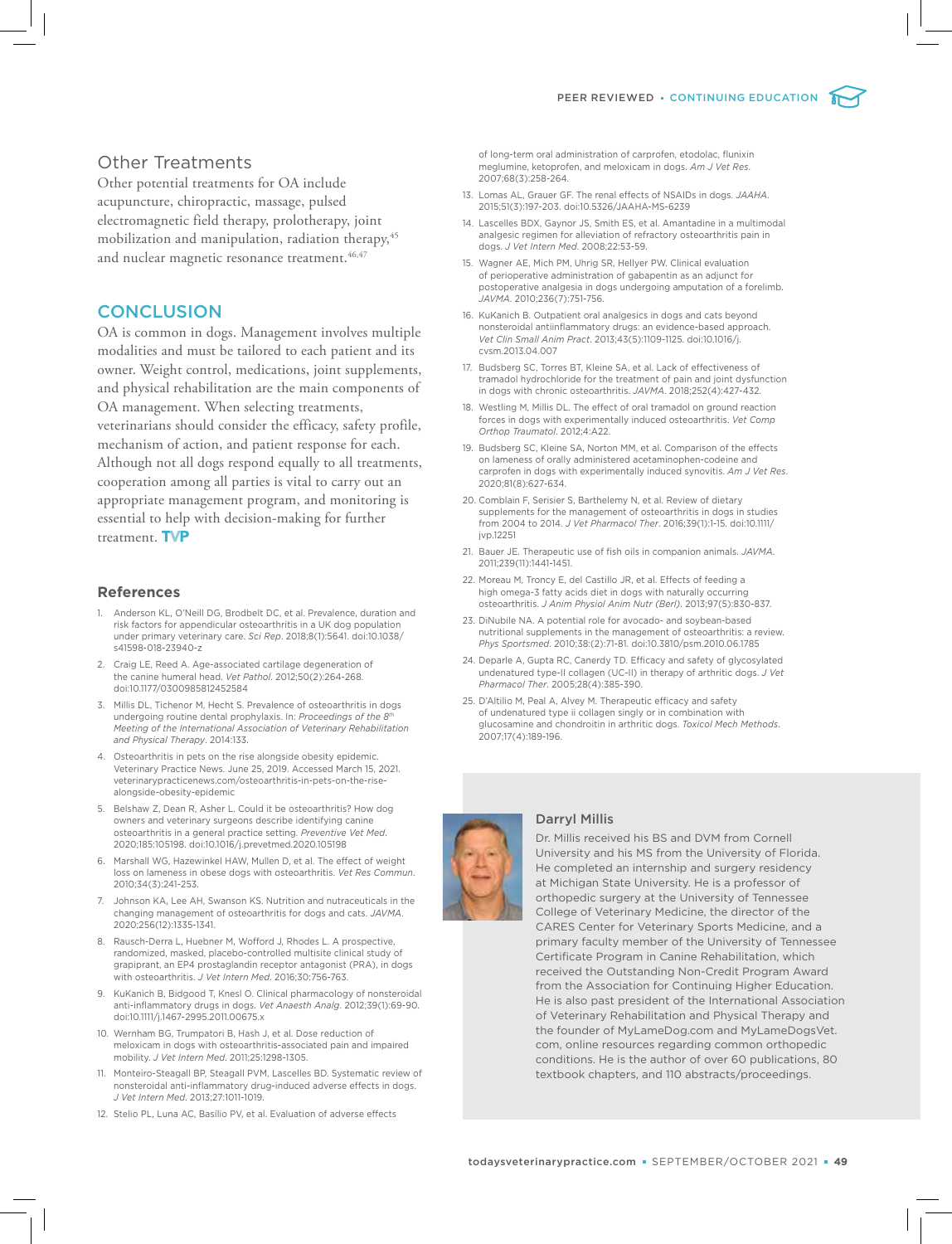# A veterinarian favorite... just got an upgrade!



# NAVC MEMBERS CAN TRY VETERICYN FOR FREE!

Visit vetericynvf.com/navc to qualify for your NAVC trial kit.



Vetericyn Plus® VF contains Hypochlorous Acid, a known antimicrobial, which serves as a preservative to inhibit the growth of microorganisms in the solution.



- 26. Bhathal A, Spryszak M, Louizos C, Frankel G. Glucosamine and chondroitin use in canines for osteoarthritis: a review. *Open Vet J*. 2017;7(1):36-49.
- 27. Elrod SM, Hofmeister EH. Veterinarians' attitudes towards use of nutraceuticals. *Can J Vet Res*. 2019;83(4):291-297.
- 28. McCarthy G, O'Donovan J, Jones B, et al. Randomised double-blind, positive-controlled trial to assess the efficacy of glucosamine/ chondroitin sulfate for the treatment of dogs with osteoarthritis. *Vet J*. 2007;174(1):54-61.
- 29. Reichling J, Schmokel H, Fitzi J, et al. Dietary support with Boswellia resin in canine inflammatory joint and spinal disease. *Schweiz Arch Tierheilkd*. 2004;146(2):71-79.
- 30. Fujiki M, Shineha J, Yamanokuchi K, et al. Effects of treatment with polysulfated glycosaminoglycan on serum cartilage oligomeric matrix protein and C-reactive protein concentrations, serum matrix metalloproteinase-2 and -9 activities, and lameness in dogs with osteoarthritis. *Am J Vet Res*. 2007;68(8):827-833.
- 31. Food and Drug Administration. Freedom of Information Summary for Adequan Canine. July 15, 1997. Accessed July 2021. animaldrugsatfda. fda.gov/adafda/app/search/public/document/downloadFoi/3696
- 32. Hoffman AM, Dow SW. Concise review: stem cell trials using companion animal disease models. *Stem Cells*. 2016;34(7):1709-1729.
- 33. Alves JC, Santos A, Jorge P, et al. Intraarticular triamcinolone hexacetonide, stanozolol, Hylan G-F 20 and platelet concentrate in a naturally occurring canine osteoarthritis model. *Sci Rep*. 2021;11(1):3118. doi:10.1038/s41598-021-82795-z
- 34. Vilar J, Manera M, Santana A, et al. Effect of leukocyte-reduced platelet-rich plasma on osteoarthritis caused by cranial cruciate ligament rupture: a canine gait analysis model. *PLoS ONE*. 2018;13(3): e0194752. doi:10.1371/journal.pone.0194752
- 35. Fahie MA, Ortolano GA, Guercio V, et al. A randomized controlled trial of the efficacy of autologous platelet therapy for the treatment of osteoarthritis in dogs. *JAVMA*. 2013;243(9):1291-1297.
- 36. Lesnak JB, Sluka KA. Mechanism of exercise-induced analgesia: what we can learn from physically active animals. *Pain Rep*. 2020;5(5):e850.
- 37. Millis DL, Levine D. Superficial thermal modalities. In: *Canine Physical Therapy and Rehabilitation*. 2nd ed. Elsevier; 2013:312-327.
- 38. Millis DL, Drum M, Whitlock D. Complementary use of extracorporeal shock wave therapy on elbow osteoarthritis in dogs. Veterinary Orthopedic Society. *Vet Comp Orthop Traumatol*. 2011;24(3):A1.
- 39. Souza ANA, Ferreira MP, Hagen SCF, et al. Radial shock wave therapy in dogs with hip osteoarthritis. *Vet Comp Orthop Traumatol.* 2016;29(2):108-114. doi:10.3415/VCOT-15-01-0017
- 40. Millis DL, Levine D. Electrical stimulation. In: *Canine Physical Therapy and Rehabilitation*. 2nd ed. Elsevier; 2013:342-358.
- 41. Looney AL, Huntingford JL, Blaeser LL, Mann S. A randomized blind placebo-controlled trial investigating the effects of photobiomodulation therapy (PBMT) on canine elbow osteoarthritis. *Can Vet J*. 2018;59(9):959-966.
- 42. Millis DL, Drum M. The effect of complementary treatments in dogs with osteoarthritis of the hip or stifle. In: *Proceedings of the 4th Veterinary European Veterinary Rehabilitation Association*. 2015:127.
- 43. Hochman-Elam LN, Heidel RE, Shmalberg JW. Effects of laser power, wavelength, coat length, and coat color on tissue penetration using photobiomodulation in healthy dogs *Can J Vet Res*. 2020;84(2):131-137.
- 44. McCarthy D, Millis DL, Odoi A. Variables affecting class IV laser absorbance. *Acta Vet Scand*. 2019;61(suppl 1):A9.
- 45. Kapatkin AS, Nordquist B, Garcia TC, et al. Effect of single dose radiation therapy on weight-bearing lameness in dogs with elbow osteoarthritis. *Vet Comp Orthop Traumatol*. 2016;29(4):338-343. doi:10.3415/VCOT-15-11-0183
- 46. Huels N, Harms O, Keim D, et al. Treatment of the clinical symptoms of osteoarthritis in the elbow joints of dogs using nuclear magnetic resonance therapy: a randomized, double-blinded trial. *Front Vet Sci*. 2020;7:500278. doi:10.3389/fvets.2020.500278
- 47. Mucha M, Virac I, Lang C, et al. Treatment of the clinical symptoms caused by osteoarthritis using nuclear magnetic resonance (MBST) in dogs-a randomized trial. *Wien Tierarztl Monatsschr*. 2017;104:109-115. doi:10.1186/s12917-016-0840-3